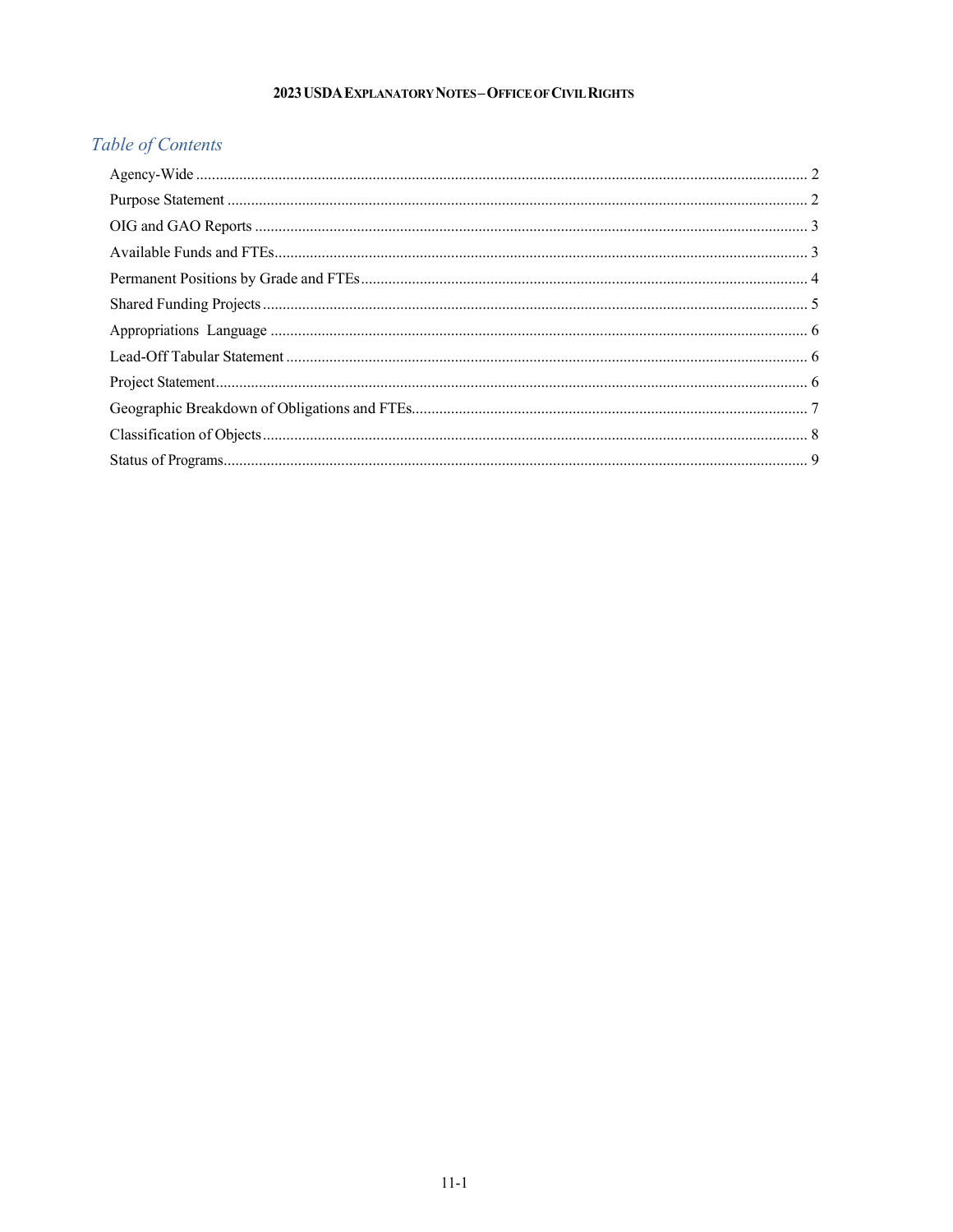#### <span id="page-1-0"></span>*AGENCY-WIDE*

#### <span id="page-1-1"></span>**PURPOSE STATEMENT**

The Office of Civil Rights' (OCR) mission is to facilitate the fair and equitable treatment of USDA customers and employees while ensuring the delivery and enforcement of Departmental civil rights programs and activities. OCR seeks innovative methods to make progress towards meeting the regulatory standards for processing the Department's Equal Employment Opportunity (EEO) and program complaints, as well as to become a more efficient and effective operation. OCR utilizes assigned staff and contract attorneys to assist with the final agency decision workload. In addition, OCR utilizes contract services and detailed staff to assist with the elimination of the program and EEO complaint inventory.

OCR reviews agency standard operating procedures and employee performance standards to ensure systems and workload analyses are in place to prevent future backlogs and to maintain the complaint inventory at a manageable level while working to meet all processing regulatory timeframes. OCR focuses Alternative Dispute Resolution (ADR) efforts solely on EEO and program conflicts that could result into discrimination complaints. This focus allows conflicts and/or disputes to be resolved prior to becoming discrimination complaints. Non-EEO conflicts will be addressed outside of OCR however conciliation is utilized to ensure all parties are managing conflicts in a healthy and productive manner. OCR provides periodic ADR orientations, updates, and targeted conflict management training to USDA Subcabinet officials, recognized employee organizations, agency civil rights directors, and headquarters and agency employees.

As of September 30, 2021, there were 107 full-time permanent employees, including 105 located in Washington, D.C. and 2 working remotely.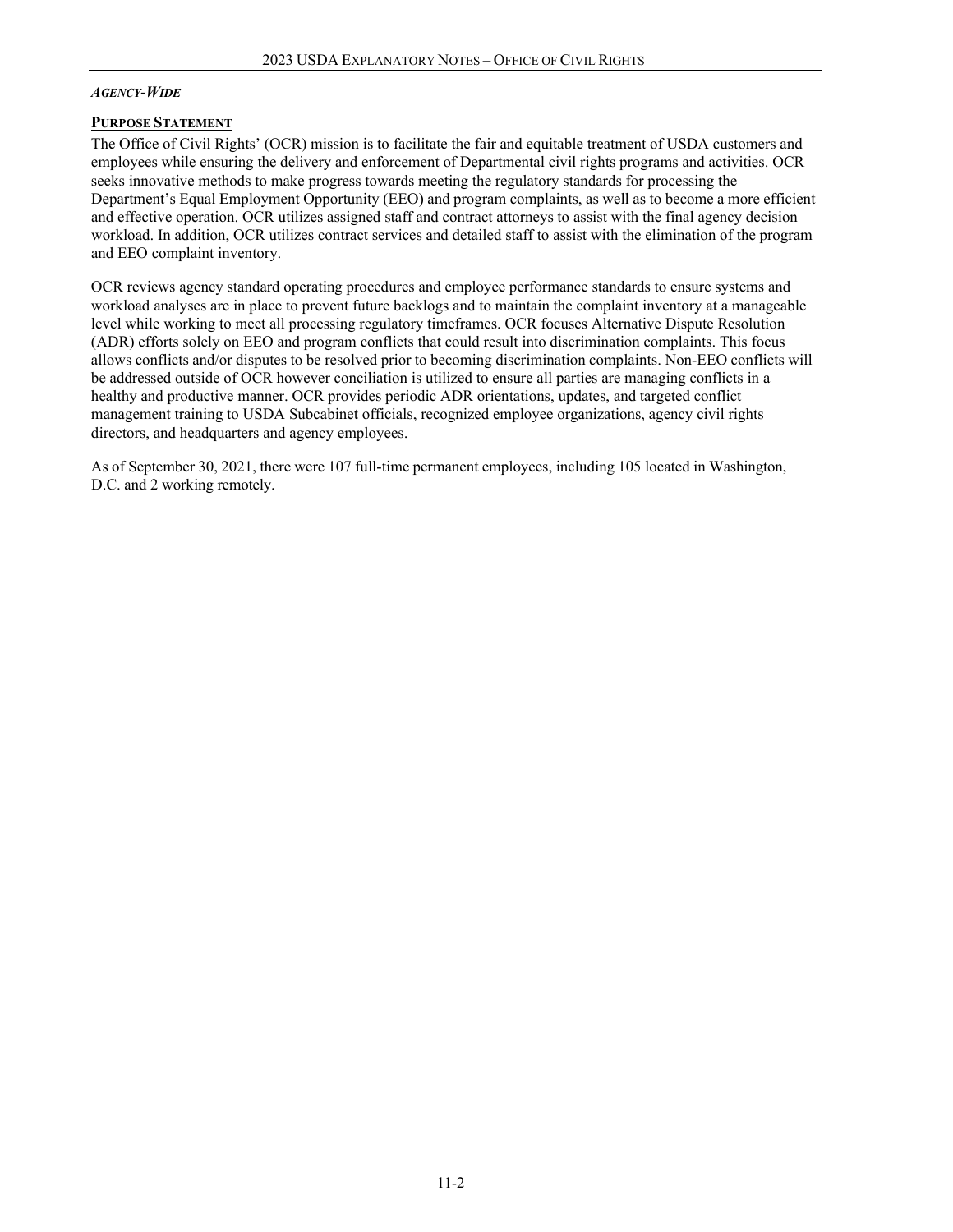#### <span id="page-2-0"></span>**OIG AND GAO REPORTS**

#### *Table OCR-1. In-Progress OIG Reports*

|                                                         | <b>Title</b> |
|---------------------------------------------------------|--------------|
| 60601-0001-21 USDA Oversight of Civil Rights Complaints |              |

#### *Table OCR-2. Completed GAO Reports*

| ID          | Date       | Title                                                                                                                                                             | <b>Result</b>                                                            |
|-------------|------------|-------------------------------------------------------------------------------------------------------------------------------------------------------------------|--------------------------------------------------------------------------|
| GAO-02-942  | 9/16/2021  | Department of Agriculture: Improvements in<br>the Operations of the Civil Rights Program<br>Would Benefit Hispanic and Other Minority<br>Farmers                  | Recommendation: 3 and 4 Closed/Not<br>Implemented; 5 Closed/Implemented. |
| $GAO-09-62$ | 10/14/2021 | U.S. Department of Agriculture:<br>Recommendations and Options to Address<br>Management Deficiencies in the Office of the<br>Assistant Secretary for Civil Rights | Recommendation: 1&2<br>Closed/Implemented; 3 Closed/Not<br>Implemented.  |

#### *Table OCR-3. In-Progress GAO Reports*

| ID           | Title                                                                                                                                     |
|--------------|-------------------------------------------------------------------------------------------------------------------------------------------|
| $GAO-19-543$ | Environmental Justice: Federal Efforts Need Better Planning, Coordination, and Methods to Assess<br>Progress                              |
| GAO-20-187   | Sexual Harassment in STEM Research: Agencies Have Taken Actions but Need Compliant<br>Procedures, Overall Plans, and Better Collaboration |
| GAO-21-526   | GAO Review of Federal Use of Facial Recognition Technology                                                                                |

### <span id="page-2-1"></span>**AVAILABLE FUNDS AND FTES**

#### *Table OCR-4. Available Funds and FTEs (thousands of dollars, FTEs)*

| <b>Item</b>                      | 2020<br>Actual | FTE                      | 2021<br>Actual           | FTE | 2022<br><b>Estimated</b> | FTE | 2023<br><b>Estimated</b> | <b>FTE</b> |
|----------------------------------|----------------|--------------------------|--------------------------|-----|--------------------------|-----|--------------------------|------------|
| Salaries and Expenses:           |                |                          |                          |     |                          |     |                          |            |
| Discretionary Appropriations     | \$24,006       | 98                       | \$22,789                 | 107 | \$22,789                 | 114 | \$31,696                 | 128        |
| Transfers Out:                   |                |                          |                          |     |                          |     |                          |            |
| Working Capital Fund             | 200            | $\overline{\phantom{a}}$ | ٠                        |     |                          |     |                          |            |
| <b>Total Obligations</b>         | 24,206         | 98                       | 22,789                   | 107 | 22,789                   | 114 | 31,696                   | 128        |
| Other Funding:                   |                |                          |                          |     |                          |     |                          |            |
| Conflict                         | 175            | $\overline{\phantom{a}}$ | 540                      |     | 540                      |     |                          |            |
| <b>Employment Investigation</b>  | 2,166          | $\overline{\phantom{a}}$ | 2,344                    |     | 2,344                    |     |                          |            |
| <b>Employment Adjudication</b>   | 652            | $\overline{\phantom{a}}$ | 590                      |     | 590                      |     |                          |            |
| Other OCR Reimbursable Funds     | 2,170          | 14                       | 2,170                    | 14  | 2,170                    | 14  |                          |            |
| <b>Working Capital Funding</b>   | 993            | $\overline{\phantom{a}}$ | $\overline{\phantom{0}}$ |     |                          |     |                          |            |
| Total Obligations, Other funding | 6,156          | 14                       | 5,644                    | 14  | 5,644                    | 14  |                          |            |
| Total Available, OCR             | 30,362         | 112                      | 28,433                   | 121 | 28,433                   | 128 | 31,696                   | 128        |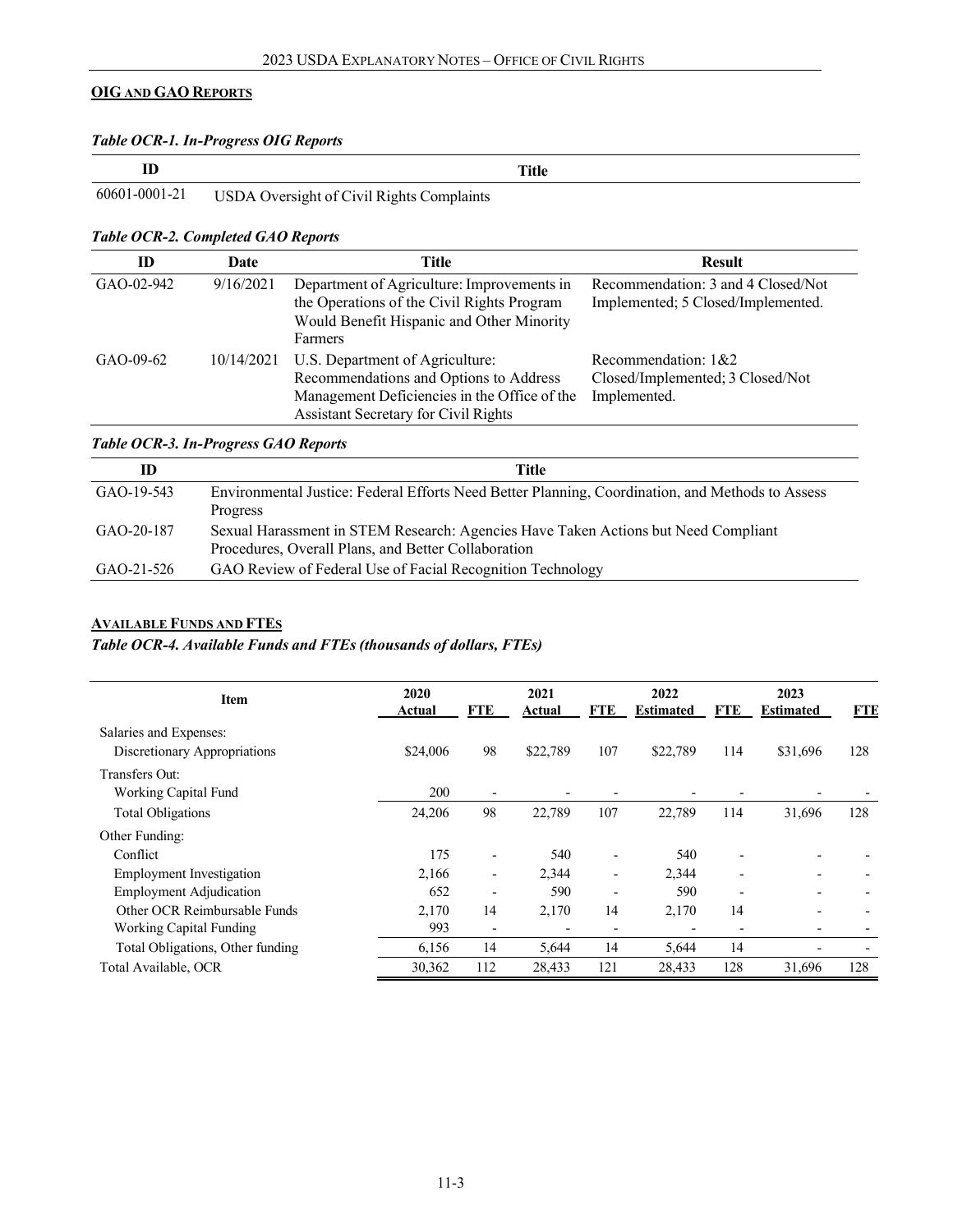#### <span id="page-3-0"></span>**PERMANENT POSITIONS BY GRADE AND FTES**

# *Table OCR-5. Permanent Positions by Grade and FTEs*

| Item               | D.C. | <b>Field</b>             | 2020<br><b>Actual</b><br><b>Total</b> | D.C. | <b>Field</b>             | 2021<br><b>Actual</b><br><b>Total</b> | D.C.          | Field                    | 2022<br><b>Estimated</b><br><b>Total</b> | D.C. | Field                    | 2023<br><b>Estimated</b><br><b>Total</b> |
|--------------------|------|--------------------------|---------------------------------------|------|--------------------------|---------------------------------------|---------------|--------------------------|------------------------------------------|------|--------------------------|------------------------------------------|
| <b>SES</b>         |      |                          | 3                                     | 3    |                          | 3                                     | 3             |                          | 3                                        | 3    |                          |                                          |
| $GS-15$            | 11   | $\blacksquare$           | 11                                    | 11   | -                        | 11                                    | 13            |                          | 13                                       | 13   |                          | 13                                       |
| $GS-14$            | 17   |                          | 18                                    | 18   |                          | 19                                    | 20            |                          | 21                                       | 20   |                          | 21                                       |
| $GS-13$            | 47   | $\overline{\phantom{0}}$ | 47                                    | 52   | $\overline{\phantom{a}}$ | 52                                    | 65            | $\overline{\phantom{0}}$ | 65                                       | 65   | $\overline{\phantom{0}}$ | 65                                       |
| $GS-12$            | 10   |                          | 10                                    | 10   | $\overline{\phantom{0}}$ | 10                                    | 8             |                          | 8                                        | 8    |                          | 8                                        |
| $GS-11$            |      | $\overline{\phantom{0}}$ |                                       |      |                          |                                       | 4             |                          | 4                                        | 4    |                          |                                          |
| $GS-9$             |      |                          |                                       |      |                          |                                       | $\mathcal{D}$ |                          | C                                        | າ    |                          |                                          |
| $GS-8$             | h    |                          |                                       |      |                          | 8                                     |               |                          | 6                                        |      |                          | 6                                        |
| $GS-7$             |      | $\overline{\phantom{0}}$ | 6                                     |      |                          |                                       |               | $\overline{\phantom{0}}$ |                                          |      |                          |                                          |
| $GS-6$             |      | $\overline{\phantom{0}}$ |                                       |      |                          |                                       |               |                          |                                          |      |                          |                                          |
| Total Perm. FT EOY | 110  | 2                        | 112                                   | 119  | 2                        | 121                                   | 126           | $\overline{2}$           | 128                                      | 126  | $\overline{2}$           | 128                                      |
| <b>FTE</b>         | 110  | $\overline{2}$           | 112                                   | 119  | 2                        | 121                                   | 126           | $\overline{2}$           | 128                                      | 126  | 2                        | 128                                      |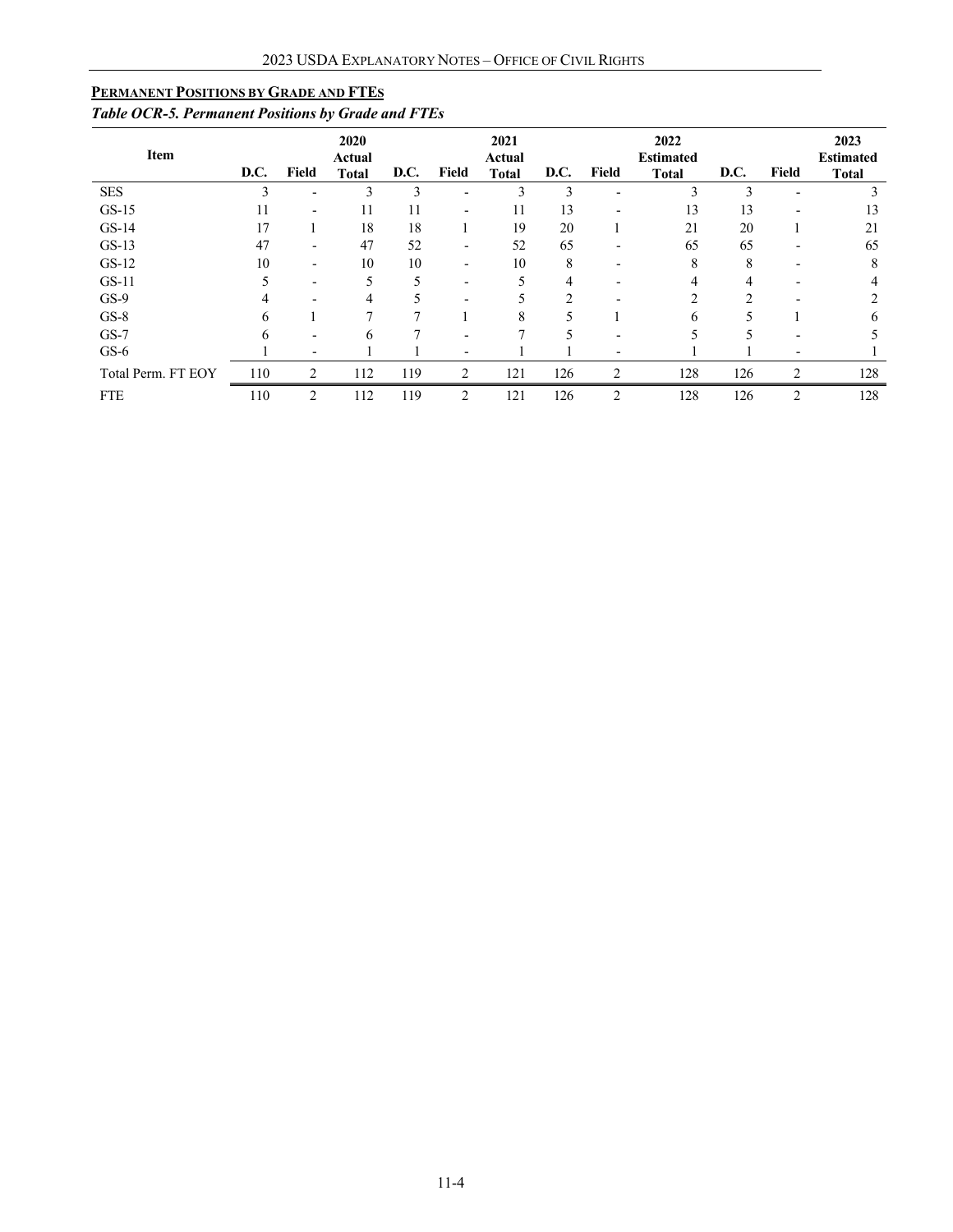# <span id="page-4-0"></span>**SHARED FUNDING PROJECTS**

# *Table OCR-6. Shared Funding Projects (dollars in thousands)*

| <b>Item</b>                                             | 2020<br>Actual | 2021<br>Actual           | 2022<br><b>Estimated</b> | 2023<br><b>Estimated</b> |
|---------------------------------------------------------|----------------|--------------------------|--------------------------|--------------------------|
| <b>Working Capital Fund:</b>                            |                |                          |                          |                          |
| <b>Administrative Services:</b>                         |                |                          |                          |                          |
|                                                         | \$20           | \$20                     | \$20                     | \$19                     |
|                                                         | 238            | 210                      | 323                      | 323                      |
|                                                         | 48             | 47                       | 47                       | 46                       |
|                                                         | 105            | 103                      | 100                      | 108                      |
|                                                         | 2              | $\mathbf{1}$             | 1                        | 1                        |
|                                                         | 413            | 381                      | 491                      | 497                      |
| Communications:                                         |                |                          |                          |                          |
|                                                         | 89             | 15                       | 5                        | 22                       |
| Finance and Management:                                 |                |                          |                          |                          |
|                                                         | 43             | 33                       | 30                       | 30                       |
|                                                         | 38             | 36                       | 40                       | 42.                      |
|                                                         | 81             | 69                       | 70                       | 72                       |
| Information Technology:                                 |                |                          |                          |                          |
|                                                         | 958            | 809                      | 771                      | 820                      |
| Department Administration Information Technology Office | 28             | 294                      | 223                      | 228                      |
|                                                         | $\overline{a}$ | 598                      | 289                      | 307                      |
|                                                         | 93             | 39                       | 34                       | 34                       |
|                                                         | 1,079          | 1,740                    | 1,317                    | 1,389                    |
|                                                         | 20             | 18                       | 22                       | 22                       |
|                                                         | 1,682          | 2,223                    | 1,905                    | 2,002                    |
| <b>Department-Wide Shared Cost Programs:</b>            |                |                          |                          |                          |
|                                                         | 10             | 9                        | 9                        | 9                        |
|                                                         | 1              | $\overline{\phantom{a}}$ |                          |                          |
|                                                         | 1              | 8                        | 29                       | 29                       |
|                                                         | 7              | 12                       | 11                       | 11                       |
|                                                         | 5              | 6                        | 6                        | 6                        |
|                                                         | 7              | 5                        | 5                        | 6                        |
|                                                         | 6              | 6                        | 6                        | 6                        |
|                                                         | 8              | 8                        | 8                        | 8                        |
|                                                         | $\mathfrak{D}$ | $\overline{c}$           | $\mathfrak{D}$           | $\overline{2}$           |
|                                                         | L.             | $\overline{c}$           | 12                       | 15                       |
|                                                         | 10             | 7                        | 6                        | 6                        |
|                                                         | 57             | 65                       | 94                       | 98                       |
| E-Gov:                                                  |                |                          |                          |                          |
|                                                         | 2              | 1                        | 1                        |                          |
|                                                         | $\overline{2}$ | $\mathbf{1}$             | $\mathbf{1}$             |                          |
|                                                         | 1,741          | 2,289                    | 2,000                    | 2,100                    |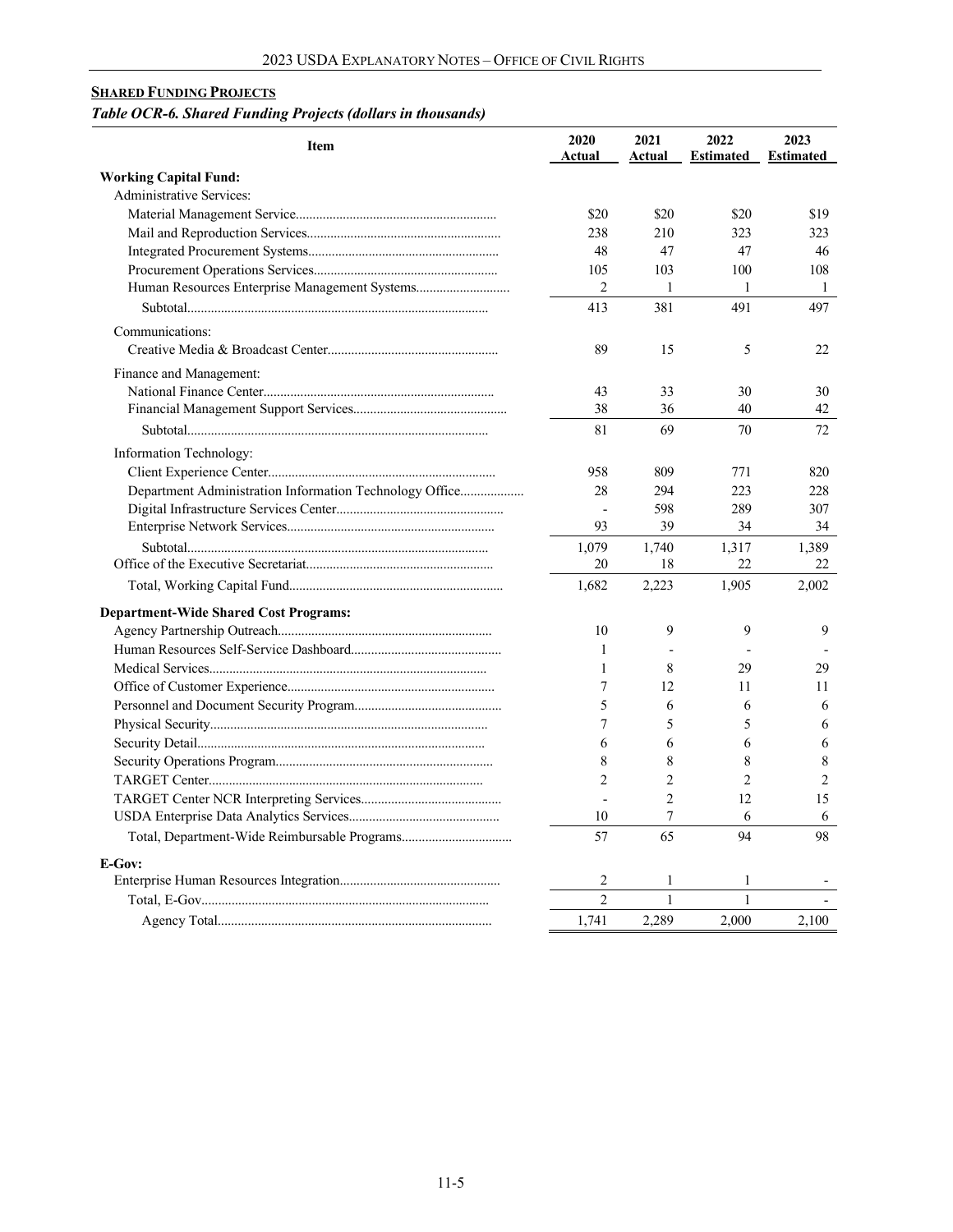#### **SALARIES AND EXPENSES**

#### <span id="page-5-0"></span>**APPROPRIATIONS LANGUAGE**

The appropriations language follows (new language underscored; deleted matter enclosed in brackets):

For necessary expenses of the Office of Civil Rights, [\$29,328,000]\$31,696,000.

#### <span id="page-5-1"></span>**LEAD-OFF TABULAR STATEMENT**

#### *Table OCR-7. Lead-Off Tabular Statement (In dollars)*

| Item                    | Amount       |
|-------------------------|--------------|
| Estimate, 2022          | \$22,789,000 |
| Change in Appropriation | $+8,907,000$ |
| Net 2023 Request        | 31,696,000   |

#### **PROJECT STATEMENT**

#### *Table OCR-8. Project Statement (thousands of dollars, FTE)*

<span id="page-5-2"></span>

| Item                             | 2020 Actual | FTE | 2021 Actual | <b>FTE</b> | 2022<br><b>Estimated</b> | FTE | 2023<br><b>Estimated</b> | <b>FTE</b> | Inc. or Dec. | <b>FTE</b><br>Inc.<br>or<br>Dec. | Chg<br>Key |
|----------------------------------|-------------|-----|-------------|------------|--------------------------|-----|--------------------------|------------|--------------|----------------------------------|------------|
| Discretionary Appropriations:    |             |     |             |            |                          |     |                          |            |              |                                  |            |
| Office of Civil Rights           | \$24,206    | 98  | \$22,789    | 107        | \$22,789                 | 114 | \$31.696                 | 128        | $+$ \$8,907  | $+14$                            |            |
| Rescission, Transfers In and Out | $-200$      | -   |             |            |                          |     |                          |            |              |                                  |            |
|                                  | 24,006      | 98  | 22,789      | 107        | 22.789                   | 114 | 31.696                   | 128        | $+8.907$     | $+14$                            |            |

#### *Table OCR-9. Project Statement (thousands of dollars, FTE)*

| Item                       | 2020<br>Actual | FTE | 2021<br>Actual           | <b>FTE</b> | 2022<br><b>Estimated</b> | <b>FTE</b> | 2023<br><b>Estimated</b> | FTE | Inc. or<br>Dec. | <b>FTE</b><br>Inc.<br>0r<br>Dec. |
|----------------------------|----------------|-----|--------------------------|------------|--------------------------|------------|--------------------------|-----|-----------------|----------------------------------|
| Discretionary Obligations: |                |     |                          |            |                          |            |                          |     |                 |                                  |
|                            | \$24,006       | 98  | \$22,789                 | 107        | \$22,789                 | 114        | \$31,696                 | 128 | $+$ \$8,907     | $+14$                            |
|                            | 200            |     | $\overline{\phantom{0}}$ |            | -                        |            |                          |     |                 |                                  |
|                            | 24.206         | 98  | 22.789                   | 107        | 22,789                   | 114        | 31.696                   | 128 | 8.907           | 14                               |

#### **Office of Civil Rights**

Base funds for OCR will continue to provide Department-wide activities, including Equal Employment Opportunity (EEO), program non-discrimination policy development, civil rights enforcement, coordination, analysis, adjudication, alternative dispute resolution, and compliance. OCR is responsible for providing services to all USDA agencies to conduct Equal Employment Opportunity investigations, final agency decisions and conflict of interest cases.

- (1) An increase of \$8,907,000 (\$22,789,000 and 114 FTEs available in 2022). The funding change is requested for the following items:
	- A) An increase of \$448,000, which includes \$126,000 for pay inflation and \$322,000 for FERS for 2022 Pay and FERS.

This increase supports the pay increase which went into effect January 1, 2022, of a 2.7 percent Cost of Living pay increases for civilian employees, and a 1.1 percent increase to cover the expenses for the mandated increase of USDA's contribution to FERS.

B) An increase of \$801,000 for 2023 Pay. This increase will support the annualization of the 2022, 2.7 percent Cost of Living pay increase and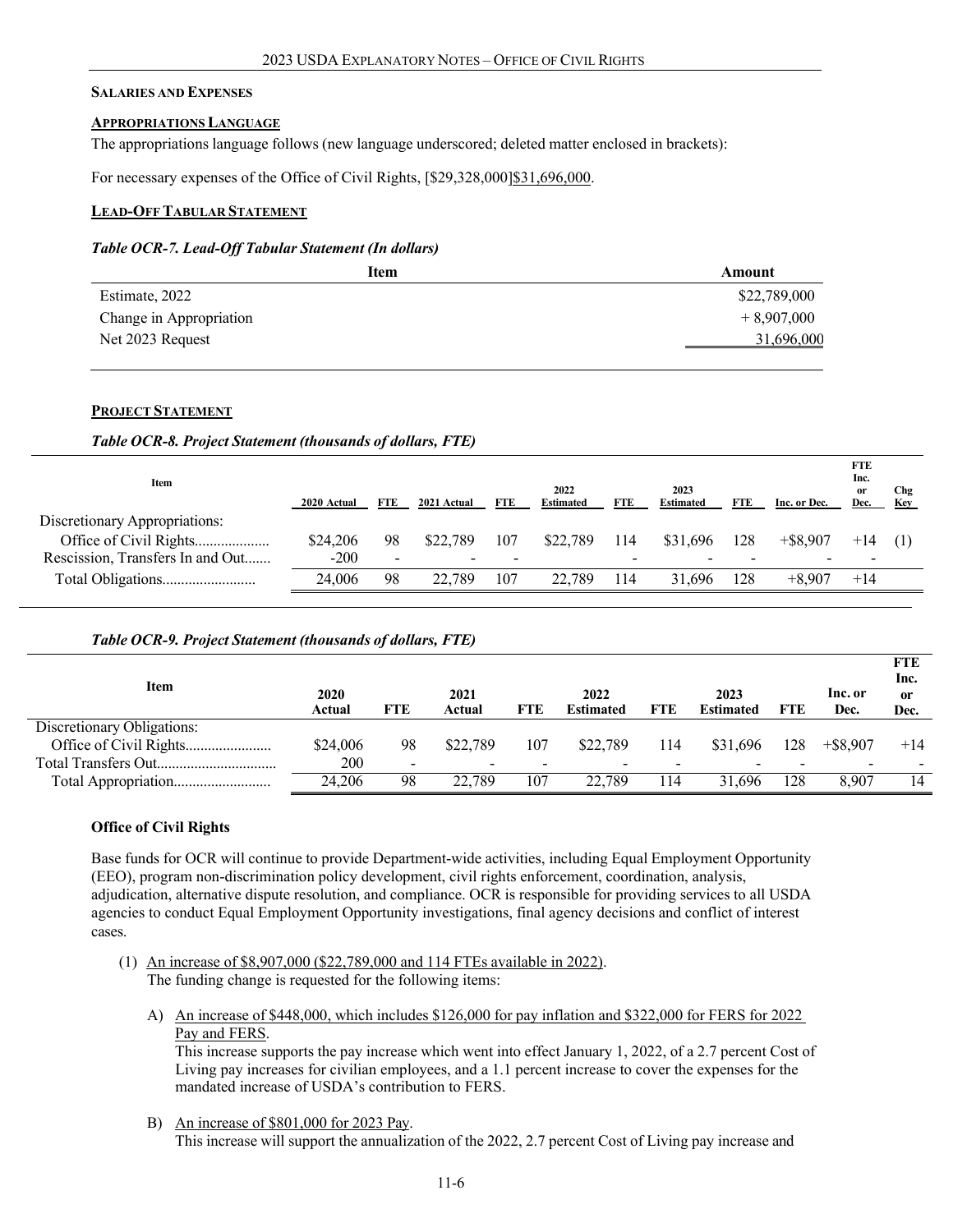the 2023 4.6 percent Cost of Living pay increase. This increase will support the pay costs for appropriated staff within OCR. This increase will continue to allow OCR to provide Department-wide activities including Equal Employment Opportunity (EEO) enforcement, investigation, and adjudication of complaints; full processing of conflict-of-interest complaints; program nondiscrimination policy development; civil rights enforcement; coordination, compliance, and analysis; and alternative dispute resolution. OCR is the lead for civil rights at USDA and has authority to enforce Titles VI, VII, and IX of the Civil Rights Act in addition to other Federal anti-discrimination statutes. With almost 100,000 employees and a programmatic reach to every American, USDA touches every life, every day, in every way.

- C) An Increase of \$101,000 for Shared Cost Programs and Working Capital Fund Inflationary Increases. An increase of \$101,000, which includes \$97,000 for WCF and \$4,000 for Shared Cost Programs inflationary costs. This increase will support an inflationary percentage increase of 5.4.% for the OCR to continue to fund the required fixed Departmental programs.
- D) An increase of \$915,512 for OASCR to reduce Program Complaint Processing time to under 365 days. OASCR established a new timeframe of 365 days for processing program civil rights complaints. The new timeframe applies to program complaints accepted for processing after October 1, 2022, excluding the complaint timeframes identified in the Memorandum of Understanding with USDA's Food and Nutrition Service and the U.S. Department of Housing and Urban Development.

In conjunction with the new case processing timeframe, OASCR redesigned program discrimination complaint processes, improved handoffs between divisions, identified and solved sources of delays and rework, developed competency models to support staff growth and career mobility, and developed procedures and job aids to standardize work. The actions identified above, would allow OASCR to achieve the following:

- Increase field investigations support capacity.
- Increase investigation time necessary to research, collect, and analyze documentation and data.
- Reduce evidentiary document requirements to complete investigations and adjudication.
- Provide increase customer service to complainants based on prompt resolution of complaints.

#### E) An increase of \$550,488 for the FY 2023 annual Maintenance of the Civil Rights Management System (CRMS).

OASCR requires continued, committed modernization resources to maintain the repeatable processes of governing the complex program complaint management process in an information technology, multi-tenant environment. OASCR must continue operating and maintaining a modern and responsive integrated enterprise system to manage transactions and generate employment complaints, program complaints, and alternative resolution reports and will use appropriated funds to advance the benefits derived from cloud computing to USDA customers,.

#### F) An increase of \$6,091,000 and 14 FTEs to enable the transition from reimbursable funding to appropriated funding.

OCR is requesting appropriated funding in place of reimbursable funding because the reimbursable funding to provide Department-wide support for EEO complaint processing is never received in a timely manner, and the existing OCR appropriation is inadequate to independently fund this work. The current funding process significantly hampers timely EEO complaint processing and requires an overly cumbersome, labor intensive, and inconsistent financial management process. Without a reliable funding source to support Department formal complaint processing, the Department is at risk of being sanctioned by the Equal Employment Opportunity Commission (EEOC) for unfunded and/or the late completion of the EEO Process. Sanctions have historically been made against USDA by the EEOC and Federal Courts.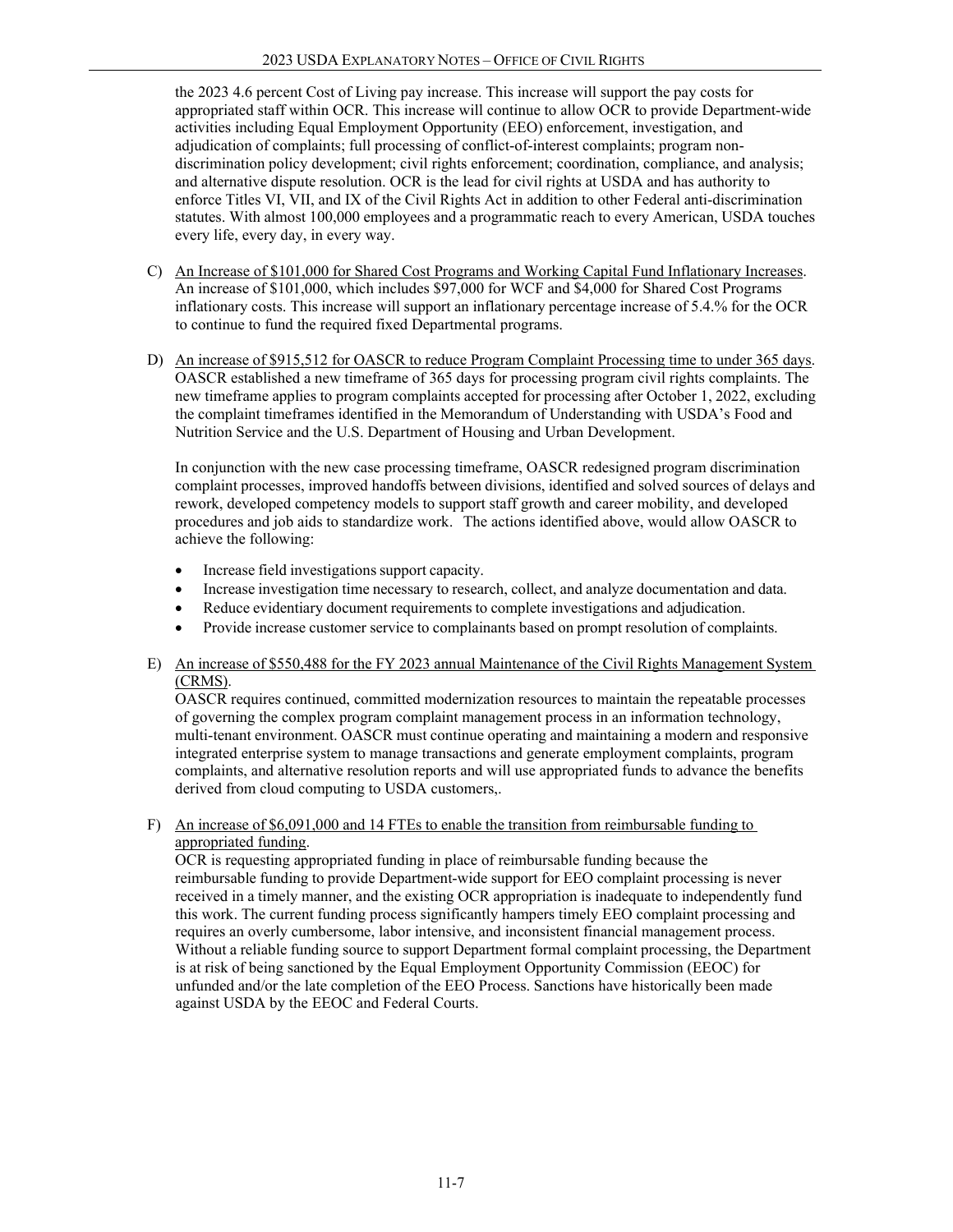#### <span id="page-7-0"></span>**GEOGRAPHIC BREAKDOWN OF OBLIGATIONS AND FTES**

| <b>State/Territory/Country</b> | 2020<br>Actual | FTE | 2021<br>Actual | FTE | 2022<br><b>Estimated</b> | <b>FTE</b> | 2023<br><b>Estimated</b> | <b>FTE</b> |
|--------------------------------|----------------|-----|----------------|-----|--------------------------|------------|--------------------------|------------|
| District of Columbia           | \$23,775       | 96  | \$22,552       | 105 | \$22,552                 | 112        | \$31,459                 | 126        |
|                                | 75             |     |                |     |                          |            |                          |            |
| Nevada                         | 156            |     | 160            |     | 160                      |            | 160                      |            |
| Obligations                    | 24,006         | 98  | 22.789         | 107 | 22.789                   | 114        | 31.696                   | 128        |

#### *Table OCR-10. Geographic Breakdown of Obligations and FTEs (thousands of dollars, FTEs)*

#### <span id="page-7-1"></span>**CLASSIFICATION OF OBJECTS**

#### *Table OCR-11. Classification by Objects (thousands of dollars)*

| Personnel Compensation:<br>Washington D.C.<br>\$10,572<br>\$12,971<br>\$14,137<br>\$15,126<br>Personnel Compensation, Field<br>358<br>430<br>442<br>542<br>10,930<br>13,401<br>14,579<br>15,668<br>11<br>12<br>3,595<br>4,236<br>5,397<br>4,769<br>13.0<br>4<br>Total, personnel comp. and benefits<br>14,529<br>17,637<br>19,348<br>21,065<br>Other Objects:<br>21.0<br>14<br>55<br>55<br>122<br>22.0<br>5<br>5<br>5<br>23.1<br>6<br>6<br>1,267<br>6<br>23.3<br>525<br>150<br>150<br>500<br>24.0<br>119<br>90<br>90<br>250<br>25.2<br>2,693<br>2,000<br>1,289<br>3,900<br>25.3<br>Other goods and services from Federal sources<br>4,685<br>2,794<br>1,794<br>5,664<br>26.0<br>19<br>47<br>47<br>150<br>$\overline{\mathbf{c}}$<br>31.0<br>5<br>5<br>34<br>42.0<br>153<br>9,477<br>Total, Other Objects<br>5,152<br>3,441<br>10,631<br>99.9<br>Total, new obligations<br>31,696<br>24,006<br>22,789<br>22,789<br>DHS Building Security Payments (included in 25.3)<br>\$237<br>\$27<br>\$27<br>\$27<br>SO-OASCR-Office of Assistant Secretary of Civil<br>Rights<br>43<br>43<br>741<br>487<br>487<br>25.3<br>1.706<br>1,366<br>1,366<br>1,366<br>1,706<br>2,107<br>1,853<br>1,853<br>1,706<br>2,150<br>1,853<br>1,853<br><b>Position Data:</b><br>Average Salary (dollars), ES Position<br>\$175,538<br>\$178,171<br>\$180,844<br>\$183,557<br>Average Salary (dollars), GS Position<br>\$103,435<br>\$104,987<br>\$106,562<br>\$108,160<br>13.2<br>13.3<br>13.3<br>13.2 | Item<br>No. | <b>Item</b>                | 2020<br><b>Actual</b> | 2021<br>Actual | 2022<br><b>Estimated</b> | 2023<br><b>Estimated</b> |
|---------------------------------------------------------------------------------------------------------------------------------------------------------------------------------------------------------------------------------------------------------------------------------------------------------------------------------------------------------------------------------------------------------------------------------------------------------------------------------------------------------------------------------------------------------------------------------------------------------------------------------------------------------------------------------------------------------------------------------------------------------------------------------------------------------------------------------------------------------------------------------------------------------------------------------------------------------------------------------------------------------------------------------------------------------------------------------------------------------------------------------------------------------------------------------------------------------------------------------------------------------------------------------------------------------------------------------------------------------------------------------------------------------------------------------------------------------------------------|-------------|----------------------------|-----------------------|----------------|--------------------------|--------------------------|
|                                                                                                                                                                                                                                                                                                                                                                                                                                                                                                                                                                                                                                                                                                                                                                                                                                                                                                                                                                                                                                                                                                                                                                                                                                                                                                                                                                                                                                                                           |             |                            |                       |                |                          |                          |
|                                                                                                                                                                                                                                                                                                                                                                                                                                                                                                                                                                                                                                                                                                                                                                                                                                                                                                                                                                                                                                                                                                                                                                                                                                                                                                                                                                                                                                                                           |             |                            |                       |                |                          |                          |
|                                                                                                                                                                                                                                                                                                                                                                                                                                                                                                                                                                                                                                                                                                                                                                                                                                                                                                                                                                                                                                                                                                                                                                                                                                                                                                                                                                                                                                                                           |             |                            |                       |                |                          |                          |
|                                                                                                                                                                                                                                                                                                                                                                                                                                                                                                                                                                                                                                                                                                                                                                                                                                                                                                                                                                                                                                                                                                                                                                                                                                                                                                                                                                                                                                                                           |             |                            |                       |                |                          |                          |
|                                                                                                                                                                                                                                                                                                                                                                                                                                                                                                                                                                                                                                                                                                                                                                                                                                                                                                                                                                                                                                                                                                                                                                                                                                                                                                                                                                                                                                                                           |             |                            |                       |                |                          |                          |
|                                                                                                                                                                                                                                                                                                                                                                                                                                                                                                                                                                                                                                                                                                                                                                                                                                                                                                                                                                                                                                                                                                                                                                                                                                                                                                                                                                                                                                                                           |             |                            |                       |                |                          |                          |
|                                                                                                                                                                                                                                                                                                                                                                                                                                                                                                                                                                                                                                                                                                                                                                                                                                                                                                                                                                                                                                                                                                                                                                                                                                                                                                                                                                                                                                                                           |             |                            |                       |                |                          |                          |
|                                                                                                                                                                                                                                                                                                                                                                                                                                                                                                                                                                                                                                                                                                                                                                                                                                                                                                                                                                                                                                                                                                                                                                                                                                                                                                                                                                                                                                                                           |             |                            |                       |                |                          |                          |
|                                                                                                                                                                                                                                                                                                                                                                                                                                                                                                                                                                                                                                                                                                                                                                                                                                                                                                                                                                                                                                                                                                                                                                                                                                                                                                                                                                                                                                                                           |             |                            |                       |                |                          |                          |
|                                                                                                                                                                                                                                                                                                                                                                                                                                                                                                                                                                                                                                                                                                                                                                                                                                                                                                                                                                                                                                                                                                                                                                                                                                                                                                                                                                                                                                                                           |             |                            |                       |                |                          |                          |
|                                                                                                                                                                                                                                                                                                                                                                                                                                                                                                                                                                                                                                                                                                                                                                                                                                                                                                                                                                                                                                                                                                                                                                                                                                                                                                                                                                                                                                                                           |             |                            |                       |                |                          |                          |
|                                                                                                                                                                                                                                                                                                                                                                                                                                                                                                                                                                                                                                                                                                                                                                                                                                                                                                                                                                                                                                                                                                                                                                                                                                                                                                                                                                                                                                                                           |             |                            |                       |                |                          |                          |
|                                                                                                                                                                                                                                                                                                                                                                                                                                                                                                                                                                                                                                                                                                                                                                                                                                                                                                                                                                                                                                                                                                                                                                                                                                                                                                                                                                                                                                                                           |             |                            |                       |                |                          |                          |
|                                                                                                                                                                                                                                                                                                                                                                                                                                                                                                                                                                                                                                                                                                                                                                                                                                                                                                                                                                                                                                                                                                                                                                                                                                                                                                                                                                                                                                                                           |             |                            |                       |                |                          |                          |
|                                                                                                                                                                                                                                                                                                                                                                                                                                                                                                                                                                                                                                                                                                                                                                                                                                                                                                                                                                                                                                                                                                                                                                                                                                                                                                                                                                                                                                                                           |             |                            |                       |                |                          |                          |
|                                                                                                                                                                                                                                                                                                                                                                                                                                                                                                                                                                                                                                                                                                                                                                                                                                                                                                                                                                                                                                                                                                                                                                                                                                                                                                                                                                                                                                                                           |             |                            |                       |                |                          |                          |
|                                                                                                                                                                                                                                                                                                                                                                                                                                                                                                                                                                                                                                                                                                                                                                                                                                                                                                                                                                                                                                                                                                                                                                                                                                                                                                                                                                                                                                                                           |             |                            |                       |                |                          |                          |
|                                                                                                                                                                                                                                                                                                                                                                                                                                                                                                                                                                                                                                                                                                                                                                                                                                                                                                                                                                                                                                                                                                                                                                                                                                                                                                                                                                                                                                                                           |             |                            |                       |                |                          |                          |
|                                                                                                                                                                                                                                                                                                                                                                                                                                                                                                                                                                                                                                                                                                                                                                                                                                                                                                                                                                                                                                                                                                                                                                                                                                                                                                                                                                                                                                                                           |             |                            |                       |                |                          |                          |
|                                                                                                                                                                                                                                                                                                                                                                                                                                                                                                                                                                                                                                                                                                                                                                                                                                                                                                                                                                                                                                                                                                                                                                                                                                                                                                                                                                                                                                                                           |             |                            |                       |                |                          |                          |
|                                                                                                                                                                                                                                                                                                                                                                                                                                                                                                                                                                                                                                                                                                                                                                                                                                                                                                                                                                                                                                                                                                                                                                                                                                                                                                                                                                                                                                                                           |             |                            |                       |                |                          |                          |
|                                                                                                                                                                                                                                                                                                                                                                                                                                                                                                                                                                                                                                                                                                                                                                                                                                                                                                                                                                                                                                                                                                                                                                                                                                                                                                                                                                                                                                                                           |             |                            |                       |                |                          |                          |
|                                                                                                                                                                                                                                                                                                                                                                                                                                                                                                                                                                                                                                                                                                                                                                                                                                                                                                                                                                                                                                                                                                                                                                                                                                                                                                                                                                                                                                                                           |             |                            |                       |                |                          |                          |
|                                                                                                                                                                                                                                                                                                                                                                                                                                                                                                                                                                                                                                                                                                                                                                                                                                                                                                                                                                                                                                                                                                                                                                                                                                                                                                                                                                                                                                                                           |             |                            |                       |                |                          |                          |
|                                                                                                                                                                                                                                                                                                                                                                                                                                                                                                                                                                                                                                                                                                                                                                                                                                                                                                                                                                                                                                                                                                                                                                                                                                                                                                                                                                                                                                                                           |             |                            |                       |                |                          |                          |
|                                                                                                                                                                                                                                                                                                                                                                                                                                                                                                                                                                                                                                                                                                                                                                                                                                                                                                                                                                                                                                                                                                                                                                                                                                                                                                                                                                                                                                                                           |             |                            |                       |                |                          |                          |
|                                                                                                                                                                                                                                                                                                                                                                                                                                                                                                                                                                                                                                                                                                                                                                                                                                                                                                                                                                                                                                                                                                                                                                                                                                                                                                                                                                                                                                                                           |             |                            |                       |                |                          |                          |
|                                                                                                                                                                                                                                                                                                                                                                                                                                                                                                                                                                                                                                                                                                                                                                                                                                                                                                                                                                                                                                                                                                                                                                                                                                                                                                                                                                                                                                                                           |             |                            |                       |                |                          |                          |
|                                                                                                                                                                                                                                                                                                                                                                                                                                                                                                                                                                                                                                                                                                                                                                                                                                                                                                                                                                                                                                                                                                                                                                                                                                                                                                                                                                                                                                                                           |             |                            |                       |                |                          |                          |
|                                                                                                                                                                                                                                                                                                                                                                                                                                                                                                                                                                                                                                                                                                                                                                                                                                                                                                                                                                                                                                                                                                                                                                                                                                                                                                                                                                                                                                                                           |             |                            |                       |                |                          |                          |
|                                                                                                                                                                                                                                                                                                                                                                                                                                                                                                                                                                                                                                                                                                                                                                                                                                                                                                                                                                                                                                                                                                                                                                                                                                                                                                                                                                                                                                                                           |             |                            |                       |                |                          |                          |
|                                                                                                                                                                                                                                                                                                                                                                                                                                                                                                                                                                                                                                                                                                                                                                                                                                                                                                                                                                                                                                                                                                                                                                                                                                                                                                                                                                                                                                                                           |             |                            |                       |                |                          |                          |
|                                                                                                                                                                                                                                                                                                                                                                                                                                                                                                                                                                                                                                                                                                                                                                                                                                                                                                                                                                                                                                                                                                                                                                                                                                                                                                                                                                                                                                                                           |             | Average Grade, GS Position |                       |                |                          |                          |

### **Advertising Expenditures**

There are no contracts for advertising expenses to report.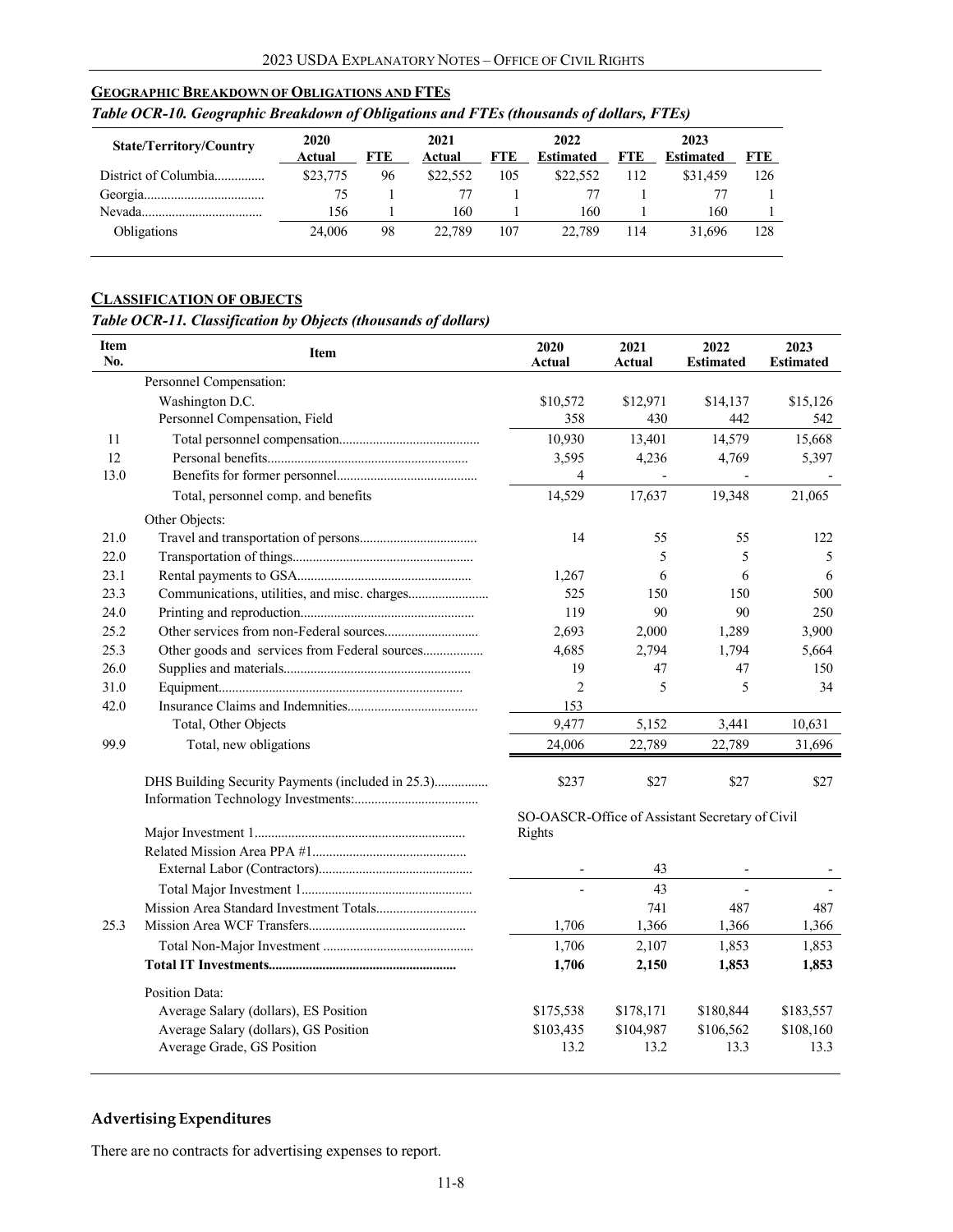#### <span id="page-8-0"></span>**STATUS OF PROGRAMS**

The Office of Civil Rights' (OCR) activities include: 1) managing the six elements of a model Equal Employment Opportunity (EEO) program, including a demonstrated commitment from agency leadership, integration of EEO into the agency's strategic mission, management and program accountability, proactive prevention of unlawful discrimination, efficiency, and responsiveness, and legal compliance to include timely processing of EEO complaints; 2) managing compliance with civil rights in USDA programs including timely processing of program complaints; 3) implementing proactive prevention measures including special emphasis programs; implementing the OCR Equity Action Plan; overseeing the Limited English Proficiency Program; and providing training, policy, and Alternate Dispute Resolution methodologies; and 4) providing leadership and oversight to USDA subcomponents to ensure a unified approach to effectively managing EEO, civil rights and equal opportunity efforts throughout USDA.

#### **Current Activities**

The OCR strengthened compliance in the six essential elements of a model EEO program by improving its Equal Employment Opportunity Commission (EEOC) rating from 69 percent in FY 2020 to 79 percent in FY 2021. The OCR manages both the informal and formal EEO complaint processing for staff offices, and the formal EEO complaint process for subcomponent agencies. The OCR also manages the Resolving Official Program and the Alternate Dispute Resolution Program to address employees' concerns at the lowest possible level. The OCR addressed improving resolution rates and timeliness of program complaint processing by instituting a pilot program in Rural Development and creating a new enterprise-wide tracking system for civil rights complaints. The OCR conducted EEO and civil rights training, updated the Department's Reasonable Accommodation and Personal Assistance Services Departmental Regulation in partnership with the Office of Human Resources Management, and aligned certain outreach, partnership, and tribal activities to civil rights outcomes. Finally, the OCR standardized the USDA's approach to managing review of policies and directives with the creation of an enterprise-wide civil rights impact analysis dashboard.

#### *Selected Examples of Recent Progress*

**Special Emphasis Programs** – In FY 2021, OCR re-established oversight of the Department's Special Emphasis Programs for Department-wide observances. OCR established communication channels with the Mission Area Civil Rights Directors, Staff Offices, Office of the Executive Secretary, Office of Communications, Office of Employee Experience, and Employee Resource Groups to initiate its Strategic Plan for Special Emphasis Programs. OCR then successfully conducted six federally recognized observances for over 100,000 USDA employees. Employee viewership ranges at over 15,000 views and counting for available content on YouTube. OCR also co-led the Secretary's Round Table Discussion and panel discussion for Hispanic American Heritage Month, connecting the Secretary of Agriculture with Hispanic Employees and Managers. OCR invested an estimated \$15,000 to contract with the EEOC to host MD-715 and Barrier Analysis training for Mission Area employees. OCR also invested an estimated \$15,000 in creative media and broadcast services for marketing, programs, media, video recording, and artistic content for Department-wide observances.

**EEO Program –** The number of EEO complaints filed decreased 23 percent from 396 in FY 2020 to 303 in FY 2021 due to the mandatory telework status of many USDA employees and additional emphasis on proactive prevention and training. The average number of days to conduct an EEO investigation decreased from 177 to 121 days, or 32 percent, during this time. The decrease in number of days (56) is attributed to fewer investigations needed as a result of the decrease in formal case filings.

**Civil Rights Program –** Strengthening civil rights in agriculture programs is a top customer service priority for the OCR. In FY20, the OASCR Call Center processed 9,852 telephone and written inquiries, of which 79 percent related to food programs, and three percent were in Spanish. The number of program complaints decreased from 405 to 362 (10.6 percent) between FY 2020 and FY 2021, while the number of days to investigate program complaints decreased from 309 to 300 (2.9 percent) during this timeframe. The OCR implemented a pilot program to attempt early resolution of program complaints and created a more effective complaint management system to process program complaints.

**Proactive Prevention –** The OCR is implementing an aggressive approach in proactive prevention, both to prevent complaints and increase compliance with a model EEO program from 79 percent in FY 2021 to 100 percent in FY 2022.